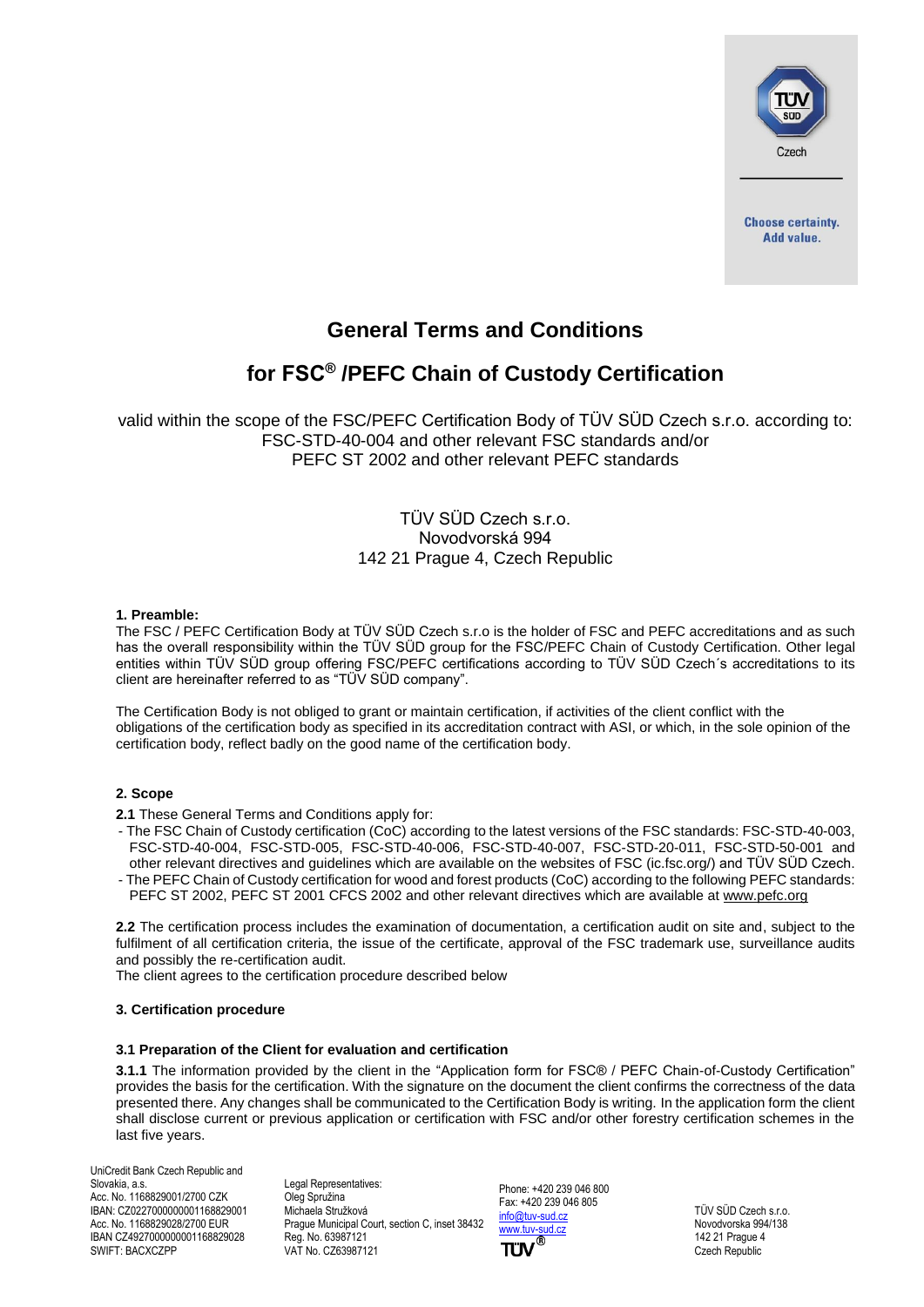**3.1.2** Based on the application form, the Client receives a commercial quotation including the price for the main audit and annual surveillance audits, as well as information on the:

- FSC "Annual Administration Fee" which is based on the turnover of the Client according to the applicable version of the FSC-POL-20-005 policy which is renewed annually by the FSC organisation and/or

- PEFC notification fee which is specified according to the turnover or number of employees, depending on the PEFC national rules which are available on the PEFC national websites.

**3.1.3** FSC client only: Together with the quotation, the FSC Client receives the FSC Trademark License Agreement. The acceptance of the FSC Trademark License Agreement is pre-condition for any FSC audit offered by with TÜV. The signed contract and signed FSC Trademark License Agreement is sent back to the TÜV SÜD company.

**3.1.4** TÜV SÜD company communicates the name of the proposed audit team to the Client; this shall help the client to identify any potential conflict of interest. The Client is entitled to reject any appointed auditor if a conflict of interest might occur. In this case, the certification body shall suggest another auditor. The Certification Body reserves the right to carry out a monitoring audit of audit team members to evaluate the quality of their work. The Head of Certification Body decides on the composition of the audit team and ensures that the audit team meets the required qualification for carrying out the audit.

**3.1.5**, The Client can request a pre-audit. The objective of a pre-audit is to show the weak points of the system. The preaudit is not a necessary precondition for certification. The Client cannot derive any entitlement to a certificate from the fact that a pre-audit was performed. Only one pre-audit may be performed.

**3.1.6** Before each audit, the auditor prepares an audit plan which is sent to the Client prior to the audit. Relevant FSC/PEFC standards are specified in the audit plan, including the information if it is a single, group or multisite certification, if FSC Controlled Wood or PEFC raw material from controversial sources are included in the scope of the audit, or in case of a project certification if it is a partial or full project certification.

#### **3.2 Conducting the Audit**

**3.2.1** Each audit starts with an opening meeting with the Client, during which the audit plan is confirmed and if necessary adjusted. The client shall sign the audit plan and confirm also the current annual turn-over in wood and fibre products of the certificate holder. Based on this information the FSC AAF and/or PEFC notification fee is adjusted if needed.

**3.2.2** During the audit, the auditors examine and evaluate the effectiveness of the Client´s FSC/PEFC Chain of Custody system with respect to all requirements of relevant FSC/PEFC standards. The audit consists of a documentation review, a review of production process on site (if relevant) and interviews with employees of the Client, or other involved groups. If required, the auditor can request that interviews with staff is conducted without the presence of a management representative so that comments can be given in confidence.

**3.2.3** For Organizations or (sets of) sites that have not taken physical possession of FSC/PEFC-certified material or products in their own or rented facilities, and do not label, alter, store or re-package the products (e.g. sales offices or agents), the auditor may decide to carry out desk audits without the need for on-site visits.

**3.2.4** When the audit is finished, the Client is informed about the audit results in a closing meeting. Particular records of non-compliances are explained by the auditor. If minor and / or major non-compliances are identified, the deadlines for corrective actions are specified. If required, dates for a re-audit shall be fixed.

**3.2.5** In case a certificate shall be issued, the client signs the "certificate order" with information regarding the scope of the certificate, the products to be included, the correct address of the certificate holder and other relevant information.

# **3.3 Audit Results**

**3.3.1** The audit team evaluates every identified non-compliance to determine whether it constitutes a minor or major noncompliance. Non-compliances lead to corrective action requests recorded in the Audit Report with specified deadlines. If such a deadline is not met, the certificate is suspended.

**3.3.2** A non-compliance is considered **minor** if:

- it is a temporary lapse, OR
- it is unusual/non-systematic, OR
- the impacts of the non-compliance are limited in their temporal and organizational scale, OR
- it does not result in a fundamental failure to achieve the objective of the relevant requirement.

A non-compliance shall be considered **major** if, either alone or in combination with further non-compliances, it results in, or is likely to result in a fundamental failure to achieve the objective of the relevant requirement in the Chain of Custody operation(s) within the scope of the evaluation. This kind of fundamental failure is indicated by non-compliances which:

- continue over a long period of time, OR
- are systematic, OR
- affect a wide range of the production, OR
- affect the integrity of the FSC system, OR
- are not corrected or adequately responded to by the responsible managers once they have been identified.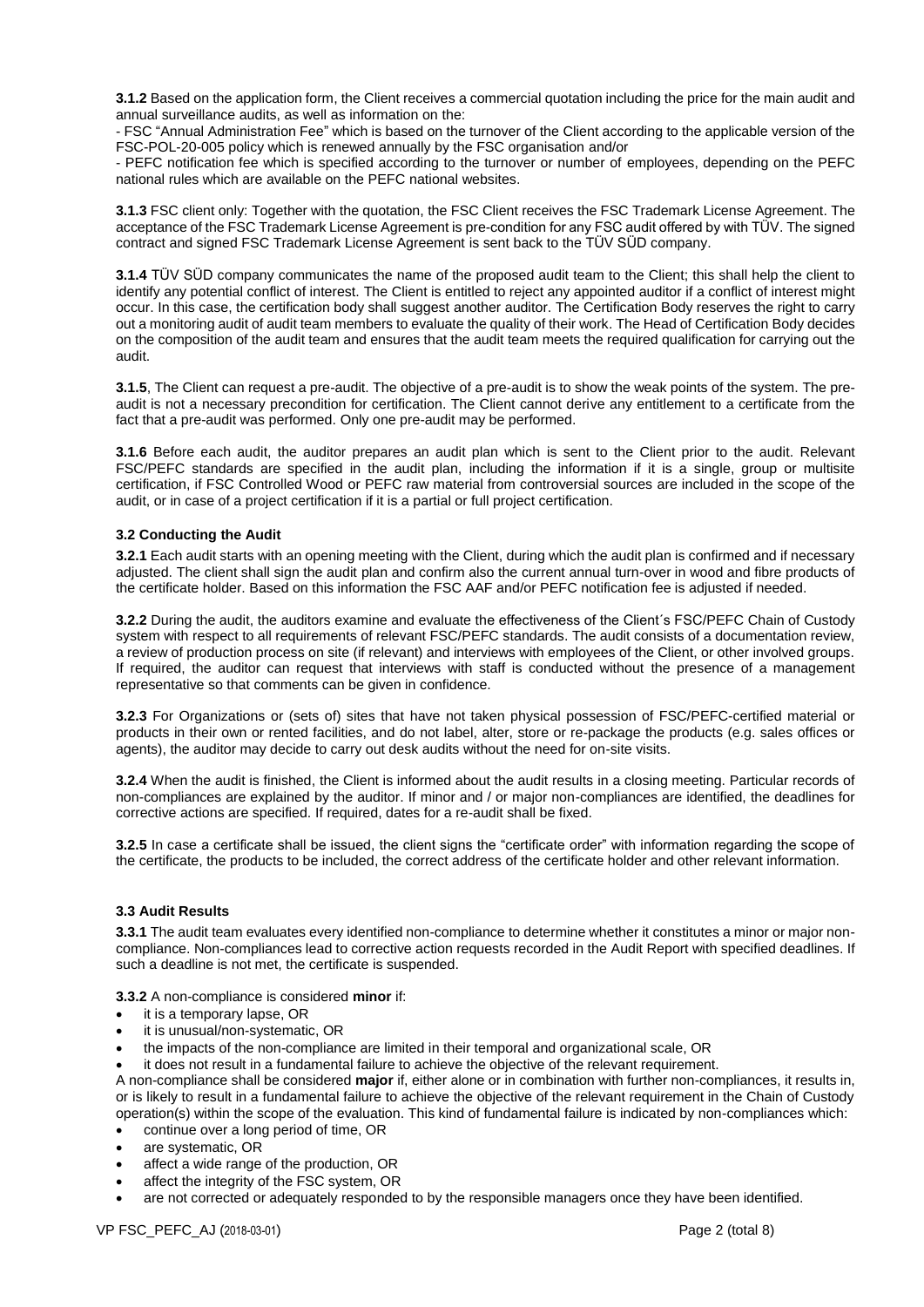The auditor may also identify "observations", which are the early stages of a problem which does not yet constitute a nonconformity, but which the auditor considers may lead to a future nonconformity if not addressed by the client.

**3.3.3** Corrective Action Requests have the following time frames:

- Minor non-compliances shall be corrected within one (1) year (under exceptional circumstances within two (2) years, for FSC only);
- Major non-compliances shall be corrected within three (3) months (under exceptional circumstances within six (6) months).
- If the corrective action has NOT been appropriately implemented within its timeframe, then:
- Minor non-compliances become 'major' non-compliances and are to be corrected within a maximum period of three months (or in exceptional circumstances six months).
- Major non-compliances not closed out within the time frame lead to immediate suspension of the certificate.
- The absence of a valid 'License Agreement for the FSC Certification Scheme' shall be treated as a major nonconformity which has to be corrected in a period of maximum two (2) weeks. Failure in closing this major nonconformity shall lead to the suspension of certification.

PEFC client only:

- Minor non-conformities shall be closed within twelve (12) months in the case of a certification audit and within 12 months from the non-conformity findings in case of surveillance or recertification audit.
- Major non-conformities shall be closed within 3 months from the non-conformity finding. Non-conformity closing, including the corrective actions taken, shall be verified by a subsequent audit. The corrective action plan and schedule for it shall be set up by the organization before the end of the on-site audit.
- Observations are issues in conformity with a specified requirement. However, the auditor considers that in future it may lead to a non-conformity if not addressed by the client.
- Minor and major non-conformities shall be closed before the certification or recertification is granted. The corrective measures must be checked by Certification Body.

**3.3.4** The occurrence of five or more major non-compliances in a surveillance audit is considered as a breakdown of the company's Chain of Custody system and the certificate is suspended within ten (10) days. A major non-compliance with the requirements of the Chain of Custody standards during the certification audit or re-certification audit is considered as a reason not to issue a certificate. A certificate cannot be issued/re-issued until the major corrective action has been closed out.

**3.3.5** A major non-compliance in one member or in one site of a group or multisite certification prevents the issue or reissue of a certificate for the whole group / multisite.

# **3.4 Issue of a Certificate, Surveillance and Re-Certification Audits,**

**3.4.1** After the audit is approved by the FSC/PEFC Certification Body the Client receives the Audit Report. The client has the right to comment on this Report or appeal against the certification decision within 14 days.

**3.4.2** In order for a certificate to be issued, the effectiveness of the Client's Chain of Custody system must have been assessed. This implies compliance with all relevant FSC standards requirements without major non-compliances and/or all relevant PEFC standards requirements without major or minor non-compliances. The payment of all obligations towards the TÜV SÜD company and the signing of the FSC Trademark License Agreement (FSC client only) are other conditions, which have to be fulfilled for granting the certificate.

**3.4.3** TÜV SÜD Czech may issue a Chain of Custody certificate before the company has taken physical possession of FSC/PEFC certified material if the implemented chain of custody system meets the requirements of relevant FSC/PEFC Standards. The client is obliged to notify TÜV SÜD as soon as FSC/PEFC certified material is available or the production of FSC/PEFC certified material has started.

FSC Clients only: The audit team must carry out an additional audit within three (3) months following receipt of the first certified material, if the main evaluation has resulted in any non-compliance related to the management of critical control points. The auditor shall notify the Client about such an audit at least three (3) weeks in advance, including the price for the audit. The Client is obliged to undergo the audit for keeping of the certificate.

**3.4.4** The certificate is valid for five years, provided the annual surveillance audits are performed with positive results. A surveillance audit is scheduled 12 months after the last day of the previous audit.

A client can however decide to have a surveillance audit up to 15 months after the last day of the audit if it is still conducted in the same calendar year as original due date. In this case, the client shall inform the FSC/PEFC Certification Body in writing (letter or email) before the original due date.

In case there are pending non-conformities with a deadline before the new audit date, the client must ensure that these non-conformities are closed and assessed by the audit team in time. In case additional effort is needed by the audit team to close theses non-conformities, additional costs can be charged to the client.

If the deadline is not met due to reasons caused by the Client, article 4.4.2 applies analogically.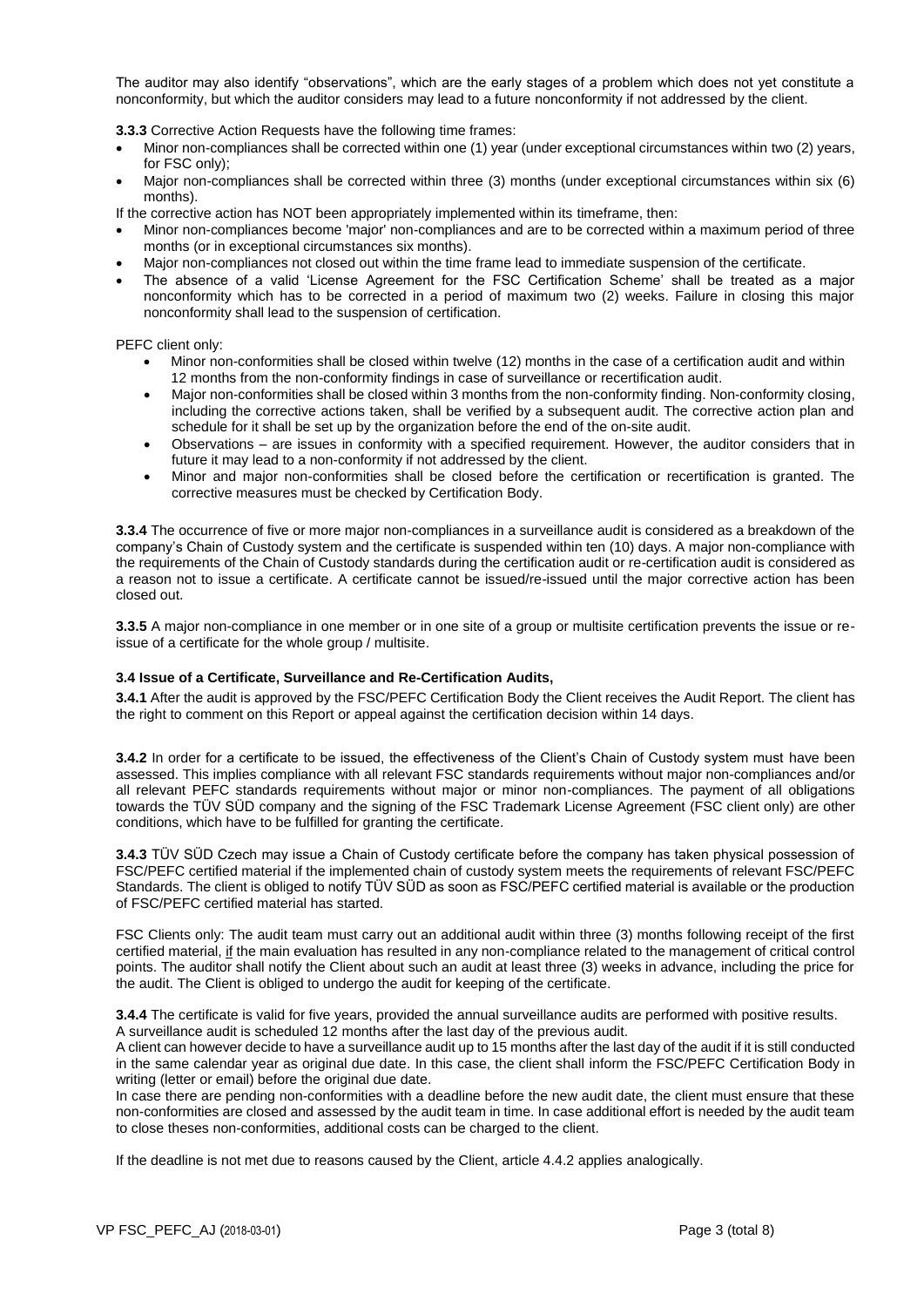**3.4.5** During surveillance audits, the auditor checks all requirements of the relevant FSC/PEFC Chain of Custody standards (as during the certification audit). In addition, special attention will be paid to:

- FSC and/or PEFC purchases, production and/or sales activities, including a material balance
- Internal audits performed by the Client (if applicable)
- Corrective actions performed by the Client since the last audit
- Complaints by customers and communications by stakeholders
- Changes in the documented system.

The client is obliged to announce changes in the CoC system to the audit team prior to the audit date, in order to ensure that audit planning can be updated in necessary.

**3.4.6** In particular justified cases (e.g. complaints filed against the Client, suspicion of serious failure in the Chain of Custody system, significant change of the certificate scope upon the Client's request) an extraordinary, short notice audit may be required. The auditor shall notify the Client about such an audit at least three (3) weeks in advance, including the price for the audit. The Client is obliged to undergo the audit for keeping the certificate.

#### **3.4.7** FSC Clients only:

For operations or (sets of) sites that did not perform any activities under the scope of the CoC certificate since the previous FSC audit (did not produce, label, or sell any FSC-certified material) and did not source controlled material or sell any FSC controlled wood since the previous audit, surveillance audits may be waived. In this case the Client shall submit a formal "request to waive the audit", based on a template provided by the Certification Body. At the next surveillance audit the auditor reviews all records back to the last annual surveillance audit to ensure that the Chain of Custody system has been maintained and that no material has been produced, labelled or sold as FSC certified. The Certification Body cannot waive more than two consecutive surveillance audits.

#### PEFC Clients only:

The annual on-site surveillance audit at the client organisation's premises can be replaced by other audit techniques, such as documentation and records review. The period between two on-site surveillance audits shall not exceed two (2) years where:

- a) the certification body can demonstrate that audit techniques used deliver sufficient confidence in the certified entity's compliance with the certification criteria,
- b) the organisation is a micro enterprise,
- c) no nonconformity was raised during the previous audit,
- d) the organisation's procurement does not include high risk supplies, and
- e) the client provides the certification body with all relevant records required by the chain of custody standard or a list of all the records which allow the certification body to apply an independent sampling.

The on-site surveillance audit can also be avoided and replaced by other audit technique if evidence can be provided that the organisation has not procured or sold any certified material and has not made any claims on certified material since the last audit. The period between the on-site surveillance audits shall however not exceed two (2) years.

**3.4.8** Re-certification audit should be conducted two months prior to the expiry of the certificate, in order to ensure a continuous certification.

**3.4.9** The period of validity of an FSC/PEFC certificate shall not exceed five (5) years. A certificate may be re-issued for further periods as the result of a re-evaluation.

FSC Clients only:

The specified expiration period of a certificate may be extended for a single exceptional extension of up to six (6) months when justified by circumstances beyond the control of the TÜV SÜD Czech and their Client. Problems in planning or scheduling an evaluation are not considered a justifiable circumstance for an extension per se.

**3.4.10** TÜV SÜD Czech can delay or postpone its decision on certification in order to take proper account of new or additional information which has become available and which has not already been considered in its evaluation report and which, in the opinion of TÜV SÜD Czech, could affect the outcome of its evaluation. In this case the TÜV SÜD company informs the Client about such circumstances via email as soon as the reason for delay or postponement occurs.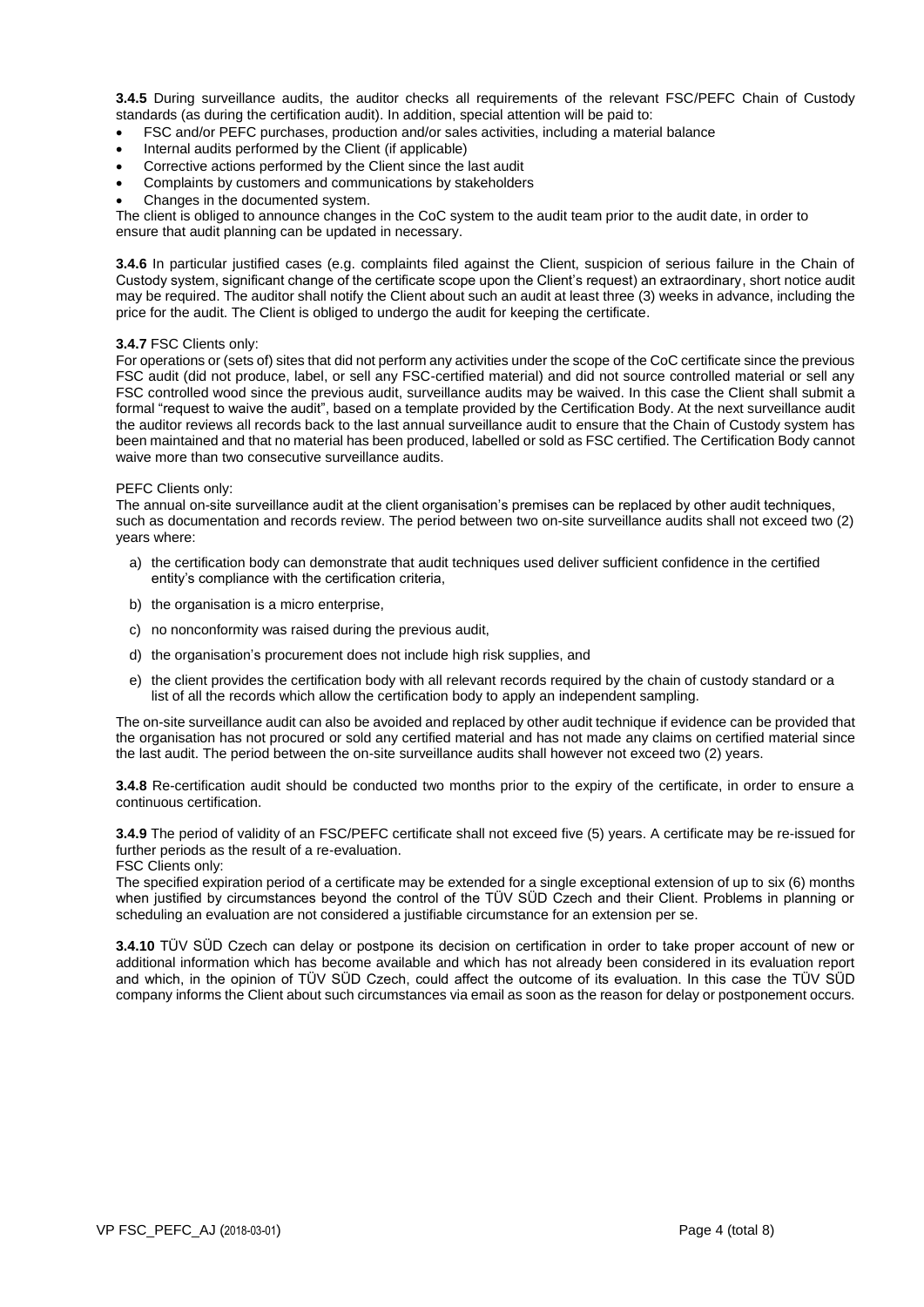#### **3.4.11 Higher audit frequency and unannounced or short notice surveillance evaluations:**

The Head of the FSC/PEFC Certification Body can decide on carrying out more frequent audits. The decision depends on factors such as:

- the scale of the operation (the quantity of production in the case of a manufacturer, or the value and/or volume turnover in the case of a trader);
- the complexity of the Chain of Custody control system;
- results of risk assessment in the case of group certification;
- the experience and track record of the operators involved (managers and personnel, contractors);
- the number and nature of any non-compliances identified by the certification body;
- the number and nature of any complaints submitted by stakeholders.
- The Certification Body assumes a significant threat of breakdown of the customer's FSC CoC system

NOTE: FSC and ASI reserves the right to request higher surveillance frequencies from certification bodies for certain geographical areas or certification services that are deemed "*challenging*" by FSC as the result of an internal risk assessment. The client is informed by Head of FSC CB in writing.

**3.4.12 Unannounced or short notice audits** are carried out by the Certification Body in case there is a significant threat of breakdown of the customer's FSC CoC system. The decision if such an audit is carried out is taken by the decision of the FSC/PEFC Certification Body based information and /or complaints received.

#### **4. General Conditions**

#### **4.1 Duties and responsibilities of the certification body**

**4.1.1** TÜV SÜD Czech is obliged to handle all information on the Client's organization confidential and use it only for the agreed purpose. The documents presented are not passed to third parties. The only exception is a submission of a detailed report to an arbitration authority in case of a dispute. The Client may relieve TÜV SÜD Czech from these confidentiality obligations.

For clarification reasons: FSC/PEFC accreditation authorities are not regarded as "third party" in this respect.

**4.1.2** Warranties given by TÜV SÜD Czech to the Client or to third parties shall be governed by Czech commercial law. TÜV SÜD Czech is obliged to supervise the correct use of certification (certificate and logo) for advertising purposes of the Client.

**4.1.3** TÜV SÜD Czech shall inform the Client within thirty (30) days after the reduction, suspension or withdrawal of FSC/PEFC accreditation that the accreditation of TUV SUD Czech has been reduced, suspended or withdrawn. FSC client only: In these cases the FSC Clients shall be informed that he has to seek a new FSC-accredited certification body within six (6) months to keep their certificate valid. In the case of reduction, suspension or withdrawal of the FSC accreditation of TUV SUD Czech, the certificates of the affected clients will be suspended ipso facto within six (6) months after the date of reduction, suspension or withdrawal of the respective FSC accreditation.

**4.1.4** TUV SUD Czech has the right to revise its requirements of FSC/PEFC CoC certification within the period of validity of the certificate, including the revision of costs and fees. In all such cases the Client shall be immediately informed.

#### **4.2 Duties and responsibilities of the Client**

**4.2.1** The Client is obliged to conform with all applicable certification requirements and conform with any conditions set by the certification body for granting or maintaining certification (including in particular the evaluations at the required intervals, including the certification body's right to carry out unannounced or short notice audits);

**4.2.2** The Client agrees that the certification body has the right to suspend and/ or withdraw its certification with immediate effect as specified in section 4.4 if, in the sole opinion of the certification body, the client is not in conformity with the conditions specified for the maintenance of certification;

**4.2.3** The client agrees that the certification body, FSC and ASI have the right to access confidential information, examine documentation deemed necessary, and access to the relevant equipment, location(s), area(s), personnel, and bodies providing outsourced services to clients. The client agrees that ASI can conduct witness audits during regular surveillance audit carried out by the Certification Body, or independent from the regular surveillance audits ("compliance audits"). The client is obliged to provide information on FSC transactions (purchase and sales of products with FSC claim) at the request of the CB in a timely manner (i.e. by providing a response as soon as possible)

**4.2.4** The Client is obliged to inform the Certification Body within ten (10) days of changes in the ownership, structure of the organization (e.g. changes in key managerial staff), certified management systems or circumstances which relate to the implementation of FSC certification requirements, including;

- Change of the contact person
- Change of FSC/PEFC product groups which should be included or excluded in the scope of the certificate
- FSC client only: Annual turnover of all certified and uncertified forest products and products containing wood or fiber components.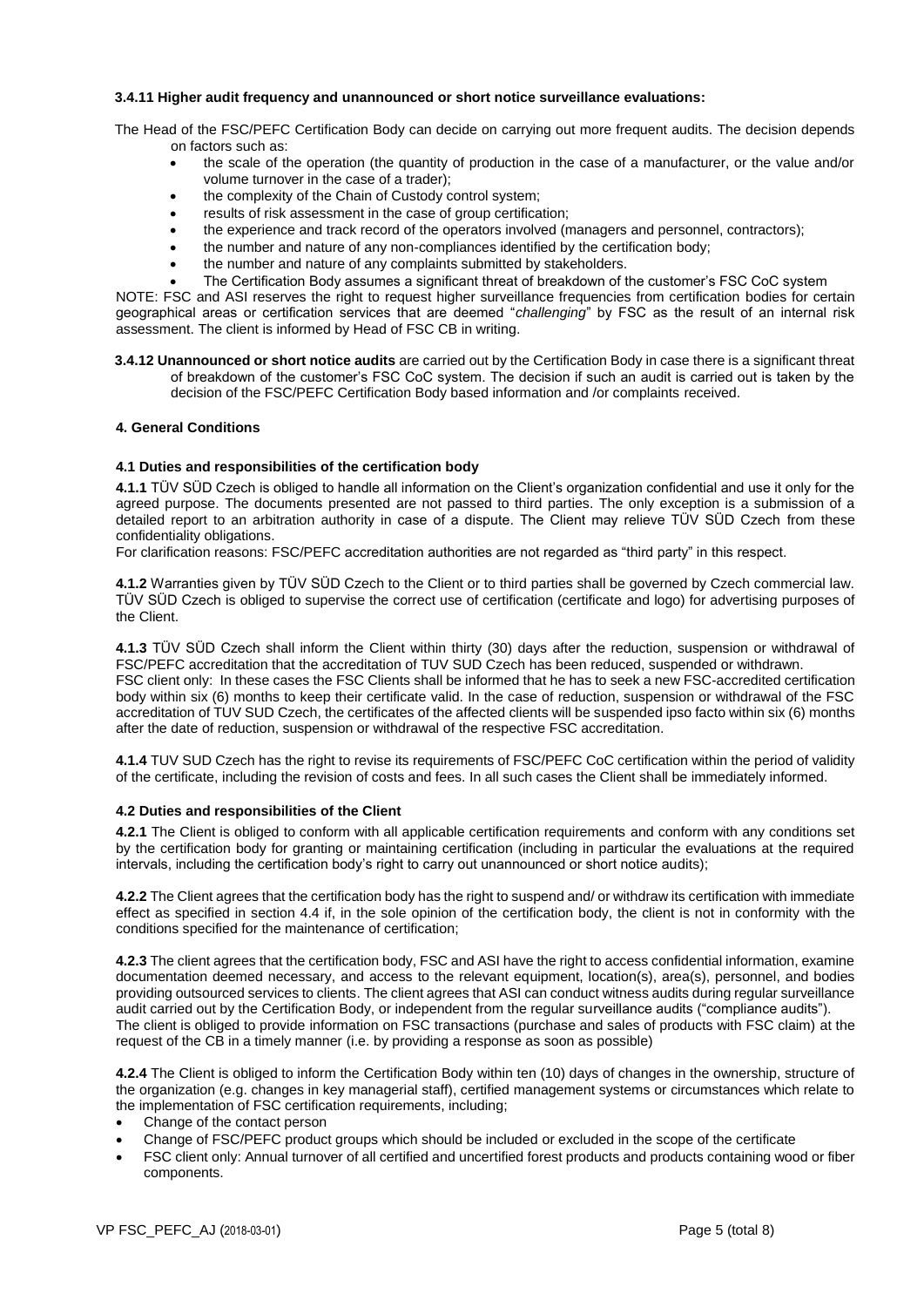**4.2.5** FSC client only: The FSC Client agrees to publishing the certificate status and scope of certificate on the FSC database [\(www.info.fsc.org\)](http://www.info.fsc.org/), and if applicable the publication of non-confidential information as part of the FSC Public summary report in the case of FSC Controlled Wood, and to publish the FSC Controlled Wood Risk Assessment. The Certification Body is further required to report to FSC in case the client reported no FSC sales since the previous audit, as well as non-conformities, suspensions, terminations, and removal of participating sites due to false claims and/or fraud made by the client. This information is not published, but available to FSC and ASI.

The PEFC client is obliged to allow the publishing of information about his certification in the PEFC database.

**4.2.6** The Client is obliged to keep records of all complaints made known to it relating to conformity with certification requirements and make these records available to the certification body when requested, and:

- take appropriate action with respect to such complaints and any deficiencies found in products that affect conformity with FSC/PEFC certification requirements;
- document the actions taken.

**4.2.7** The Client agrees to witness audit by Accreditation Services International (ASI) or PEFC accreditation body (ČIA) provide these organizations with information within the scope requested by the auditors at the audit.

**4.2.8** FSC client only: ASI can conduct Traceability and Forensics assessments via a review of certification documents and/or a physical analysis of certified product samples. Therefore, ASI can request specific supply chain documents from the Certification Body or FSC Certificate Holder and collect certified product samples for evaluation.

According to the ASI procedure "ASI-PRO-20-110-Traceability and Forensics" the client is obliged to deliver specific supply chain documents and provide physical samples of certified products for evaluation according to ASI request within a deadline up to maximum ten (10) working days.

**4.2.9** FSC client only: The client shall consider the participation of observers as specified in FSC-PRO-01-017. The client can reject the application following the FSC Procedure above.

**4.2.10** The Client is obliged to acknowledge FSC/PEFC intellectual property rights and that FSC/PEFC organisations retain full ownership of the intellectual property rights and that nothing shall be deemed to constitute a right for the Client to use or cause to be used any of the intellectual property rights.

**4.2.11** The Client shall not make any claim of conformity (or near conformity) with FSC/PEFC requirements until and unless a certificate is awarded. Any claims of the client shall be consistent with the scope of the certification

**4.2.12** The Client shall not use its certification in such a manner as to bring the certification body, FSC or ASI into disrepute and not make any statement regarding its certification that may be considered misleading or unauthorized;

#### **4.3 Use of the certificate and the FSC trademark**

**4.3.1** The misleading and/or incorrect use of any certificate is not acceptable.

#### **4.3.2** PEFC client only:

Granting a certificate with the PEFC logo does not yet entitle the organization to use the PEFC logo; it is only confirmation of compliance with the PEFC standard. The use of the PEFC logo is subject to the conclusion of a license agreement for the use of the PEFC logo with the PEFC Council or a PEFC unit authorized by the PEFC Council.

#### **4.3.3** FSC client only:

After a certificate is granted to the FSC Client, the FSC assigns a specific license number to the Client to use the FSC trademark and an access password for the online trademark generator. In the trademark generator at [www.info.fsc.org](http://www.info.fsc.org/) the Client can produce any design to use the trademark on a product or for promotional use in different language versions.

#### **4.3.4** FSC client only:

The use of the FSC trademark is governed by the FSC-STD-50-001 standard. Before any use of the trademark (i.e. on products or for promotional use) the Client shall submit the intended form of the usage to TÜV SÜD Czech FSC Certification Body (using the e-mail address **fsc.trademark@tuv-sud.cz**) for approval to prevent any misleading or incorrect use.

The Certification Body shall approve or reject in writing the FSC Client's request within two business days (by e-mail). If TÜV SÜD Czech has to consult any special use of the trademark with the staff of FSC International, the Client shall be informed about the necessary extension of the deadline for the trademark approval.

**4.3.5** The client agrees that the certification body has the right to use information which is brought to its attention, to follow up on misuses of the FSC trademarks and of the intellectual property rights held by FSC;

#### **4.4 Termination, withdrawal and suspension of certificate; change of the scope of the certificate**

**4.4.1** The certificate shall be terminated if:

- the Client goes bankrupt
- the Client is taken over by another entity (liquidation with an ensuing successor company)
- the client terminates or withdraws from the contract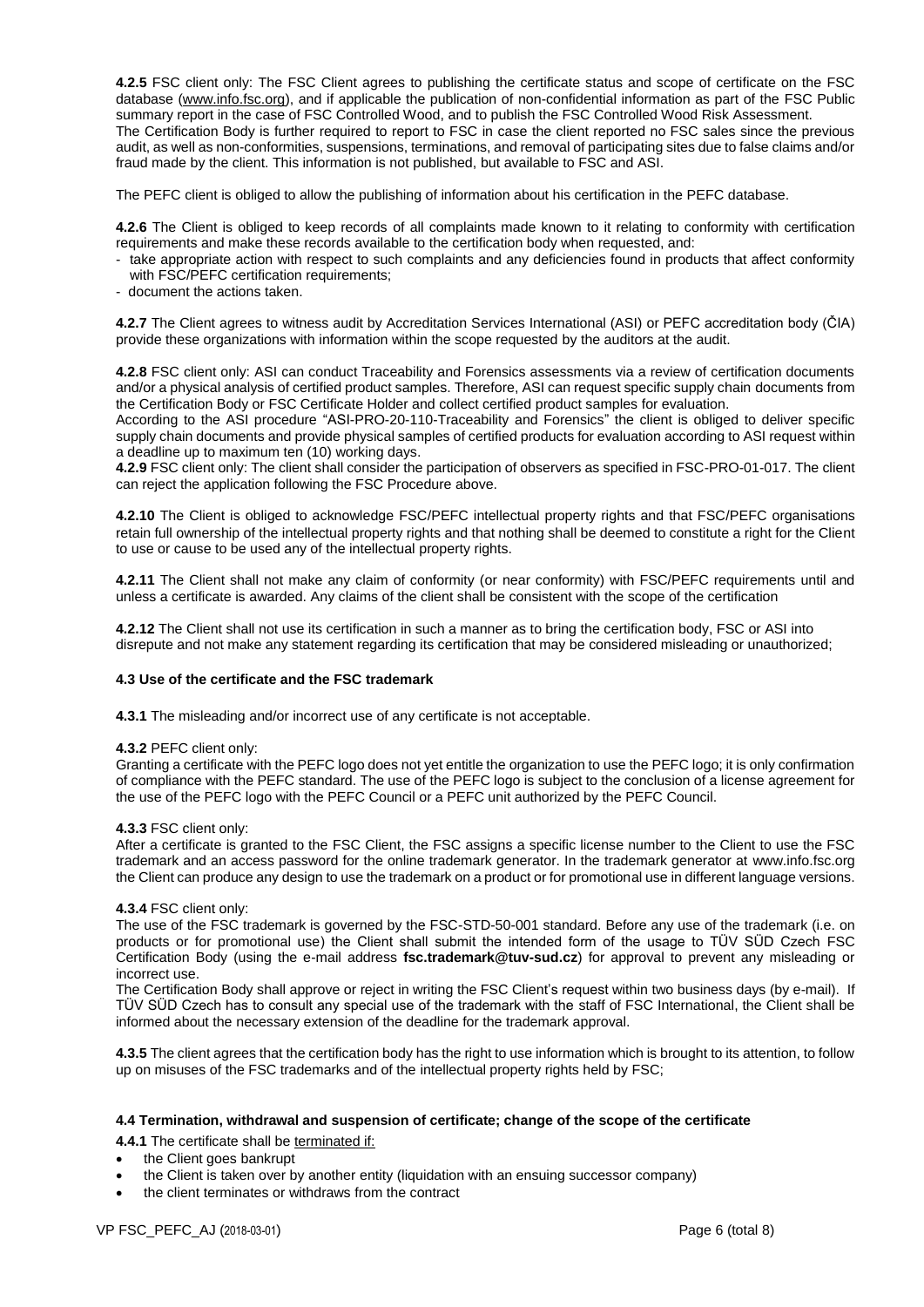the validity period expires and the owner does not apply for prolongation (re-certification)

**4.4.2** The FSC/PEFC Certification Body suspends the certificate if:

- The surveillance audit cannot be performed in the regular time specified in the General terms and conditions article 3.4.4
- Five (5) or more major nonconformities are identified in a surveillance audit.
- The deadline for closing of the non-conformities is not met due to reasons caused by the Client.

The client is informed about the suspension of the certificate by the Certification Body in writing latest within five (5) working days after the certification decision has been taken. The certificate shall be suspended within ten (10) days of the certification decision being taken

The maximum period that a certificate may remain suspended is twelve (12) months. After this period, the certificate shall be withdrawn, unless all major non-conformities have been successfully closed or the reasons for the suspension are resolved.

**4.4.3** The FSC/PEFC certification body (TÜV SÜD Czech) withdraws a certificate if:

- in the opinion of the Certification Body, the Client is not in compliance with the conditions specified for the maintenance of the certificate
- the certificate is misused (e.g. products or parts of the organization which is not in the scope of the certificate use it for promotion)
- the certificate holder rejects in writing the amendments of the General Terms and Conditions for FSC/PEFC Chain of Custody Certification within six weeks after they came in force, or he had the opportunity to become acquainted with them
- the payment for the work of TÜV SÜD company is not paid within the specified deadline (even after notice)
- other reasons for withdrawal appear by breaking this General terms and conditions.

**4.4.4** If a certificate is suspended or withdrawn, the Client is required immediately after he is informed about the suspension to:

- confirm in writing the receipt and understanding of the information letter to the FSC/PEFC Certification Body;
- cease to make any use of the FSC trademarks / PEFC logo, or sell any products previously considered as FSC / PEFC certified and/or labelled or marked using the FSC trademarks/PEFC logo, or make any claims that imply that they comply with the requirements for certification;
- identify all relevant existing customers, and inform them in writing within three (3) business days of the suspension or withdrawal that the certificate has been suspended or withdrawn, and to maintain records of that information;
- cooperate with TÜV SÜD Czech and with the FSC and/or PEFC organisations in order to allow them to confirm that these obligations have been met.

In addition to the above, in case of withdrawal of a certificate, the client is required to:

- return the certificate to the FSC/PEFC Certification Body or destroy the original, and to destroy any electronic copies and hardcopies in his possession;
- remove at his own expense all uses of the FSC/PEFC name, initials, logo, trademarks from his products, documents, advertising or marketing materials

**4.4.5** If a certificate is terminated according to article 4.4.1, suspended according to article 4.4.2 or withdrawn according to article 4.4.3, the Certification Body shall inform the Client by a letter or e-mail and remove the Client from the list of certified entities at [www.info.fsc.org](http://www.info.fsc.org/) and /or [www.pefc.org](http://www.pefc.org/) . The Client is not authorized any more to claim that his CoC system is certified or to use the certificate of TÜV SÜD Czech for Chain of Custody or the FSC trademark as evidence of certification.

**4.4.6** The Client may ask the Certification Body to change the scope of the certificate. Such an alteration cannot result in an extension of the certificate's expiry date beyond the time period for which it was originally issued. TÜV SÜD is entitled to visit the certified entity prior to the decision to change the scope of a certificate. This is done especially in cases of significant changes in the Chain of Custody system and in the Client's organizational structure, see 3.4.6. After a change of scope, it is in some cases necessary to issue a new certificate with the new scope. The old certificate shall be returned by the Client to the Certification Body or destroyed.

# **4.5 Certification records**

The Certification Body maintains records on FSC/PEFC CoC audits. FSC documentation is archived for seven years. PEFC documentation is archived for five years (from the certification validity termination).

#### **4.6 Notification about changes in the certification procedure**

#### FSC Client only:

The TÜV SÜD Czech FSC Certification Body shall inform the Client by e-mail about substantial changes in its certification and auditing procedures or about changes in standards and regulations on which the certification is based. The client informs the Certification Body about the changes of his e-mail address for delivering of information. Client is obliged to confirm in writing that he received and understood the announced changes. Reports on these changes and updated